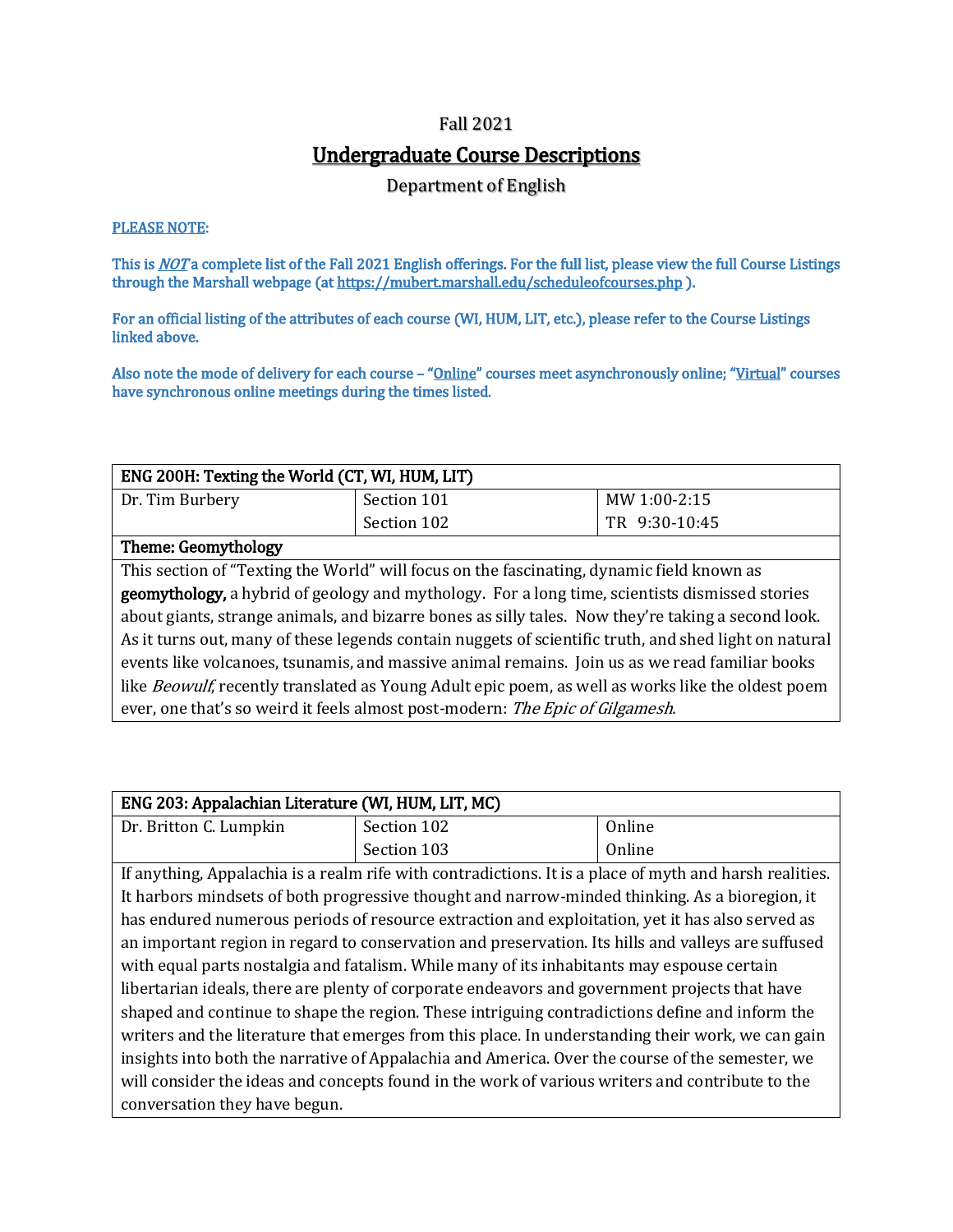| ENG 204: Writing for the Workplace (WI)                                                           |                                                                                                     |                 |
|---------------------------------------------------------------------------------------------------|-----------------------------------------------------------------------------------------------------|-----------------|
| Nathan Rucker                                                                                     | Section 101                                                                                         | MWF 10:00-10:50 |
|                                                                                                   | In this course, the goal is to introduce you to writing that is common in the professional world. A |                 |
| fundamental idea of this course is that writing is not merely informative, but also persuasive.   |                                                                                                     |                 |
| We'll explore and write common workplace documents such as emails, memos, formal letters,         |                                                                                                     |                 |
| proposals, and reports.                                                                           |                                                                                                     |                 |
|                                                                                                   |                                                                                                     |                 |
| Therefore this course will help you develop strategies that are used in the professional world to |                                                                                                     |                 |

Therefore, this course will help you develop strategies that are used in the professional world to accommodate specific, job-related audiences and purposes.

| <b>ENG 204: Writing for the Workplace (WI)</b> |             |                |
|------------------------------------------------|-------------|----------------|
| Amine Oudghiri-Otmani                          | Section 102 | TR 9:30-10:45  |
|                                                | Section 103 | TR 11:00-12:15 |
|                                                | Section 104 | TR 12:30-1:45  |

The primary goal of English 204 is to develop and practice basic writing that is focused on the styles and forms used in the workplace. To do so, students must use critical thinking as well as build on the elements of audience and purpose in their respective interactions with co-workers, customers, and clients (to name just a few). In this class, writing will be approached as a transaction method to help build relations with the intended audience.

To focus our path toward these goals, we will work on a plethora of business writing projects (small and major), including (but not limited to) email, letter, memorandum, recommendation report, and formal proposal. Besides exploring examples of these artifacts in class, students will produce business documents of their own as well as engage in research to produce longer business documents like reports and formal proposals.

| ENG 206: Good Plays (WI, HUM, LIT)                                                                 |                                                                                                     |        |
|----------------------------------------------------------------------------------------------------|-----------------------------------------------------------------------------------------------------|--------|
| Dr. Jim Riemer                                                                                     | Section 101                                                                                         | Online |
|                                                                                                    | In this class you will be reading, discussing, and writing about a wide range of plays from a       |        |
|                                                                                                    | variety of traditions and historical eras and from a variety of styles and genres including tragedy |        |
|                                                                                                    | by Sophocles, realism by Henrik Ibsen, comedy by Oscar Wilde, the expressionist dramas of           |        |
| Eugene O'Neill and Sophie Treadwell, and a contemporary Broadway musical <i>Dear Evan Hansen</i> . |                                                                                                     |        |
| Along the way we will explore how the playwrights we will read kept reinventing and reshaping      |                                                                                                     |        |
| the conventions of drama to fit their times while appealing to their audiences (that is, getting   |                                                                                                     |        |
| across their ideas while also selling tickets), and how playwrights from different periods and     |                                                                                                     |        |
| cultural backgrounds address such timeless themes as war, sex, race, identity, class conflict, and |                                                                                                     |        |
| the foolishness and nobility of human nature. The main assignments will include online             |                                                                                                     |        |
| discussion boards, some quizzes, literary analysis paragraphs, and essay tests.                    |                                                                                                     |        |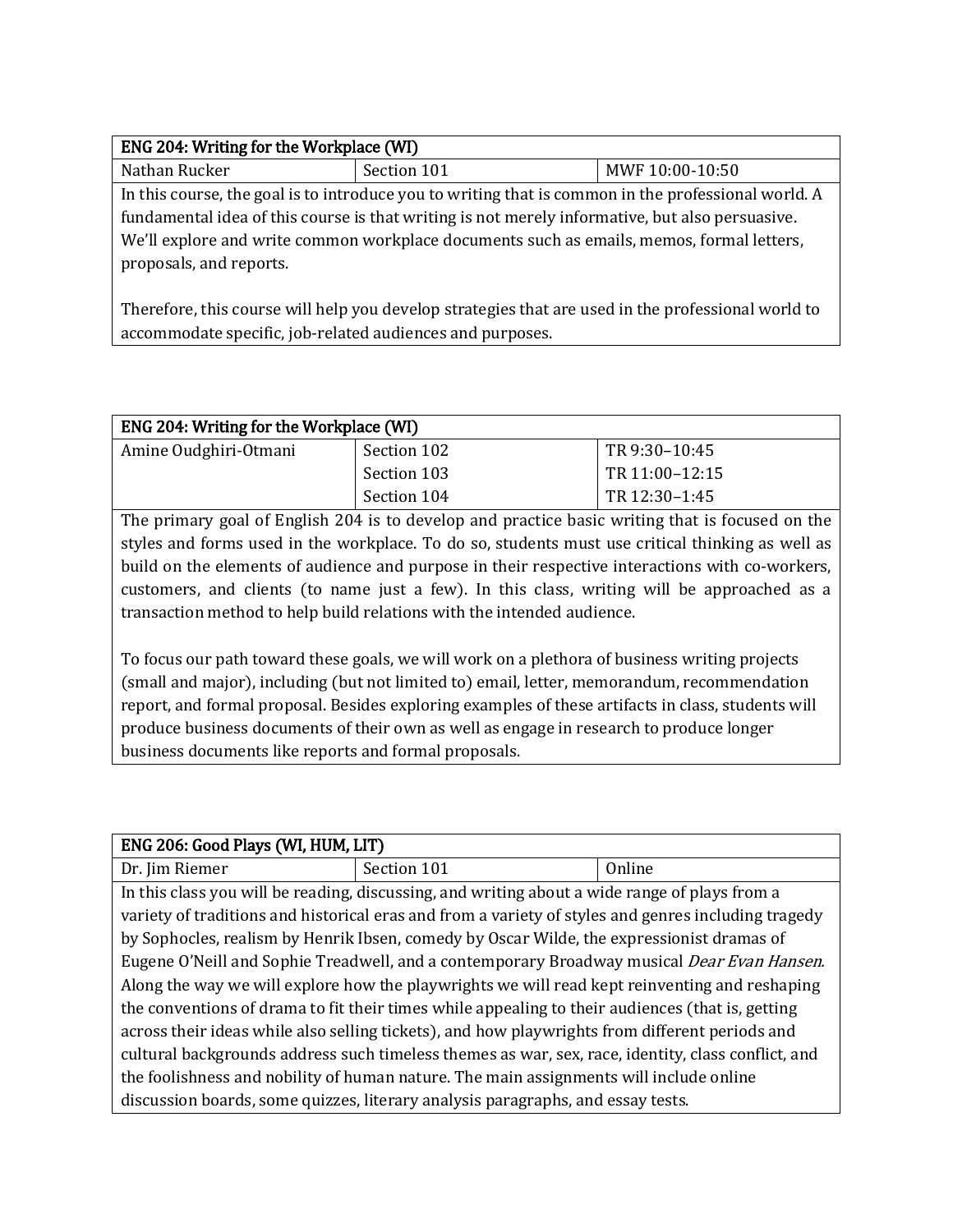| ENG 209: Literature of Fantasy (WI, HUM, LIT) |  |  |  |
|-----------------------------------------------|--|--|--|
| Gwenyth Hood<br>Section 101<br>Online         |  |  |  |
| Theme: Imagination grasps at reality.         |  |  |  |

This survey explores fantasy literature from its origins in mythology to its current status as a modern genre usually contrasted with realism. Beginning with The Golden Ass, a novel length narrative from the days of the Roman Emperor Marcus Aurelius (second century AD), we will proceed all the way up to the present, sampling works by the Brothers Grimm, Charles Perrault, Hans Christian Andersen, Sheridan Le Fanu, C. S. Lewis, Margaret Atwood, Angela Carter and Mercedes Lackey. We conclude with the epic fantasy of J. R. R. Tolkien (*The Hobbit*, in conjunction with The Lord of the Rings) a major work of the twentieth century which synthesizes and harmonizes many aspects of Fantasy Literature. In this Writing Intensive (WI) class, there will be weekly on-line journals and discussions, and weekly prompts to respond to readings and practice formal documentation. There are three short, formal essays. The first two will be short essays analyzing one or more of the texts. For the third, students may choose between another analytical essay and a creative project. For their midterm project, students will have the opportunity to revise Essay 1 after it is graded. For their final exam project, students will have the chance to revise Essay 2 or Essay 3, or to develop a prompt into another essay.

| Dr. Jim Riemer<br>Section 101<br>Online                                                               |  |  |
|-------------------------------------------------------------------------------------------------------|--|--|
|                                                                                                       |  |  |
| Aliens! Spaceships! Time Travel! Cyborgs! Alternate history! Prepare to explore the many worlds       |  |  |
| and dimensions of science fiction. In this class you will be reading, discussing, and writing about a |  |  |
| range of science fiction texts, from classics to the contemporary. While the texts you will be        |  |  |
| reading treat a range of themes and issues, we will be giving particular focus to how those texts     |  |  |
| develop themes and address issues related to the interaction between cultures, the danger and         |  |  |
| benefits of science and technology, and ideas about gender, as well as examining the conventions      |  |  |
| and techniques of the science fiction genre. The main assignments will include online discussion      |  |  |
| boards, literary analysis paragraphs, a literary analysis essay, and a web site project.              |  |  |

| ENG 213: Good Poems (WI, HUM, LIT)                                                                      |             |               |
|---------------------------------------------------------------------------------------------------------|-------------|---------------|
| Dr. Jill M. Treftz                                                                                      | Section 101 | TR 12:30-1:45 |
| We'll read poems that I think are cool or interesting or intriguing. Probably we'll study poetic        |             |               |
| form. It's likely there will be some kind of unifying theme, but I don't know what it is yet. I will be |             |               |
| entirely too enthusiastic about sonnets in an attempt to convince you to love them. This is as far      |             |               |
| as I've gotten in imagining this course, to be honest with you.                                         |             |               |

This will be a discussion-based class with at least one close reading paper and mostly likely a creative/critical project at the end of the semester.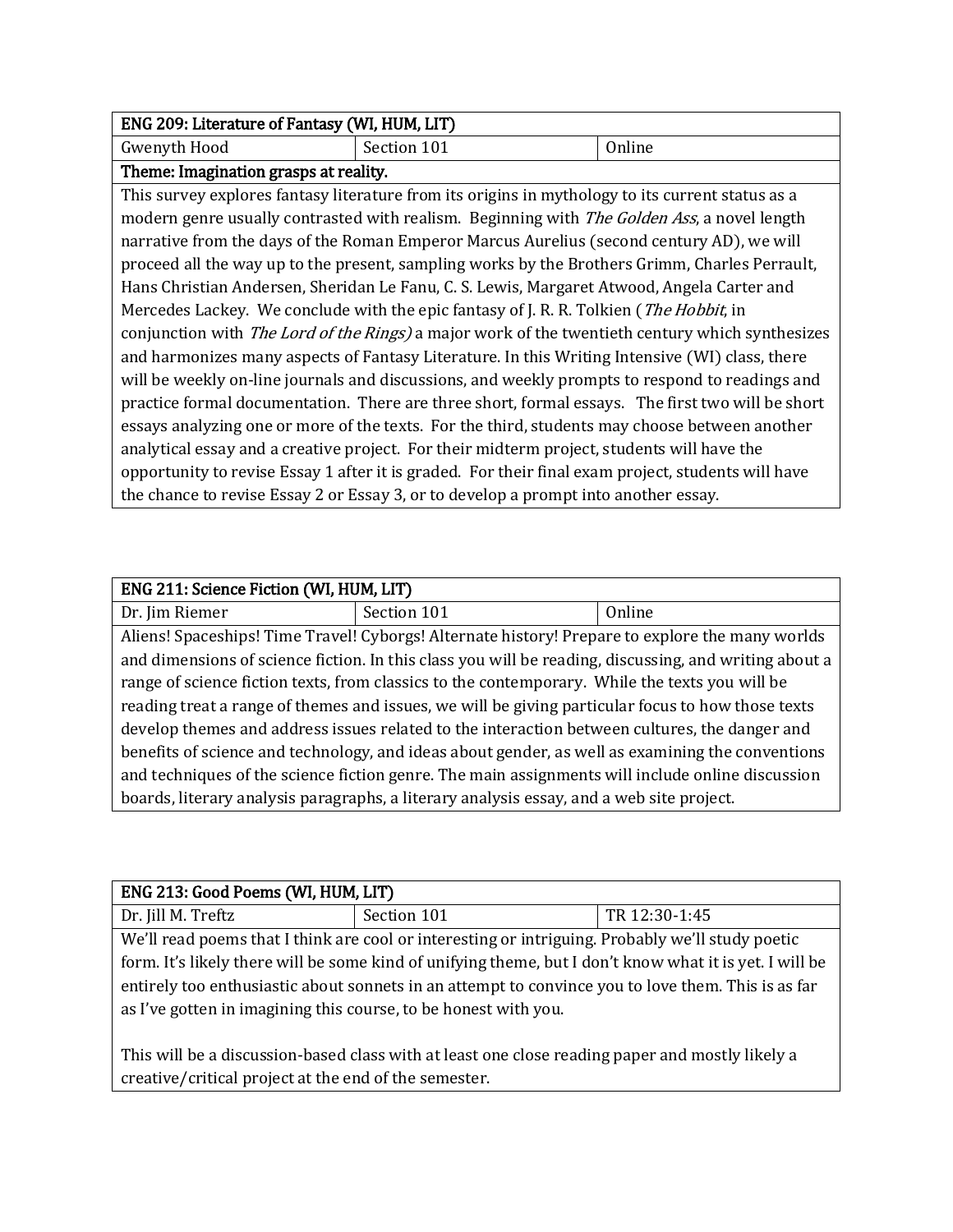| ENG 214: Introduction to Comics (WI, HUM, LIT)                                                    |                                                                                                    |        |
|---------------------------------------------------------------------------------------------------|----------------------------------------------------------------------------------------------------|--------|
| Dr. Jim Riemer                                                                                    | Section 102                                                                                        | Online |
|                                                                                                   | In this class you will be reading, discussing, and writing about comics and graphic                |        |
|                                                                                                   | narratives. You will be learning to analyze the visual and graphic narrative techniques in these   |        |
|                                                                                                   | texts and how those techniques are used by the writers and artists to develop characters,          |        |
|                                                                                                   | illustrate conflicts, create suspense, and develop themes. While the comics and graphic narratives |        |
| you will be reading treat a range of themes and issues, we will be giving particular focus to how |                                                                                                    |        |
| those texts develop themes and address issues related to the depiction of violence, gender roles, |                                                                                                    |        |
| and ideas about justice. The readings will include comics featuring Batman, Jonah Hex, Hawkeye,   |                                                                                                    |        |
| and a feline hardboiled detective named Blacksad. You will also read a graphic memoir by          |                                                                                                    |        |
| Marjane Satrapi and a graphic novel of your choice. The main assignments will be online           |                                                                                                    |        |
| discussion boards, two literary analysis paragraphs, an essay test, and a PowerPoint slideshow    |                                                                                                    |        |
| project.                                                                                          |                                                                                                    |        |

| ENG 232: Good Films (HUM, LIT, DH, Film Studies - NOBK)                                                         |                                                                                                      |              |
|-----------------------------------------------------------------------------------------------------------------|------------------------------------------------------------------------------------------------------|--------------|
| Dr. Stefan Schöberlein                                                                                          | Section 103                                                                                          | MW 4:00-5:15 |
| <b>Classics in Black and White</b>                                                                              |                                                                                                      |              |
|                                                                                                                 | In this class, we will develop a critical perspective and analytical vocabulary for film by watching |              |
| and discussing some of the milestones of international cinema before 1945. Some of these will be                |                                                                                                      |              |
| talkies, some will be silent, some will be plot-driven (Citizen Kane), some absurd (Un Chien                    |                                                                                                      |              |
| <i>Andalou</i> )—but all will be in black and white. We'll encounter comedies ( <i>The General</i> ), thrillers |                                                                                                      |              |
| (M), and even horror (Nosferatu). We'll visit the greats of German film and see some of them                    |                                                                                                      |              |
| becoming the greats of American film. We'll watch movies you've probably heard of (like                         |                                                                                                      |              |
| <i>Battleship Potemkin</i> ) but may never have planned to watch on your own. All the while, we'll see          |                                                                                                      |              |
| the visual language of film develop in front of our eyes.                                                       |                                                                                                      |              |

| ENG 232: Good Films (WI, LIT, HUM, Film Studies)                                                  |                                                                                                    |               |
|---------------------------------------------------------------------------------------------------|----------------------------------------------------------------------------------------------------|---------------|
| Dr. Walter Squire                                                                                 | Section 101                                                                                        | TR 9:30-10:45 |
|                                                                                                   | Section 102                                                                                        | TR 2:00-3:15  |
| <b>Popular Film Genres</b>                                                                        |                                                                                                    |               |
|                                                                                                   | This course will focus upon popular film genres such as melodramas, musicals, romantic             |               |
|                                                                                                   | comedies, fantasy, horror, science fiction, and action blockbusters. The histories and conventions |               |
| of each of these genres (and possibly more) will explored. Furthermore, the class will consider   |                                                                                                    |               |
| how American history has influenced changes within each genre, and reasoning for changes in       |                                                                                                    |               |
| popularity of genres over time will be assessed. Readings from the assigned text An Introduction  |                                                                                                    |               |
| to Film Genres, by Lester Friedman, et al, will be supplemented by select feature-length films as |                                                                                                    |               |
| well as by numerous short films and clips from additional feature-length films. Assignments will  |                                                                                                    |               |
| include low-, medium-, and high-stakes writing (various in-class exercises, viewing responses to  |                                                                                                    |               |
| assigned feature-length films, and a longer genre analysis of a film) and a final exam.           |                                                                                                    |               |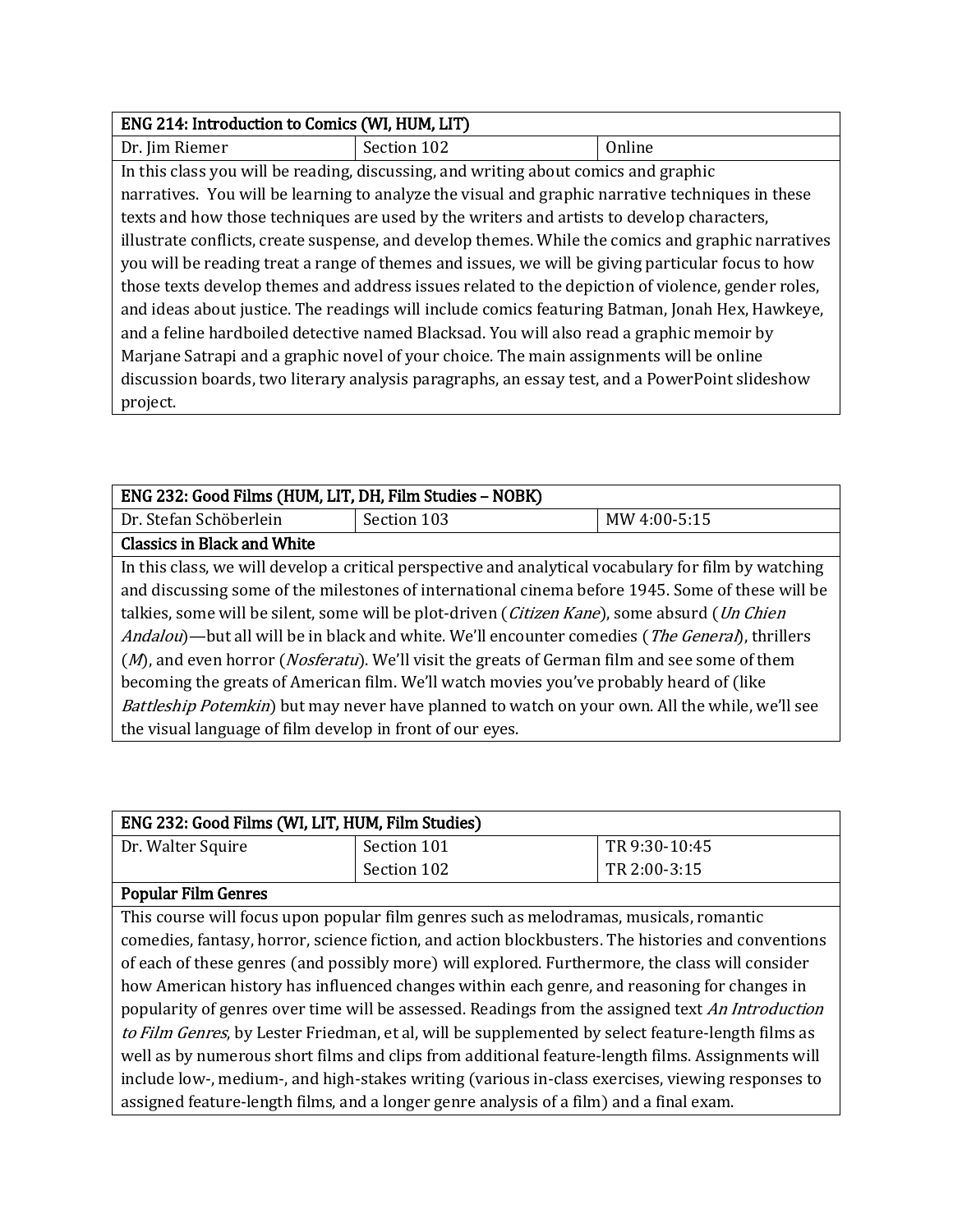| ENG 242: Women Writers (WI, HUM, LIT, MC, WS)                                                   |                                                                                                     |               |
|-------------------------------------------------------------------------------------------------|-----------------------------------------------------------------------------------------------------|---------------|
| Sabrina Jones                                                                                   | Section 101                                                                                         | MWF 9:00-9:50 |
|                                                                                                 | In this discussion-based course, we will read, analyze, and write about the female experience as it |               |
|                                                                                                 | is represented by women writers. Both fiction and non-fiction texts will be explored through        |               |
| multiple genres including: novel, poetry, film, short story, play, children's books, music, and |                                                                                                     |               |
| popular and scholarly articles. As we read, we'll explore how women from a variety of eras and  |                                                                                                     |               |
| backgrounds have written about their experiences with gender, race, sexuality, class, religion, |                                                                                                     |               |
| and other identity constructs. We will practice critical thinking, reading, and writing skills  |                                                                                                     |               |
| throughout the course, producing several short response papers, a multi-media project, and a    |                                                                                                     |               |
| presentation.                                                                                   |                                                                                                     |               |

| ENG 263: Intro to Digital Literary Studies (WI, HUM, LIT, DH) |             |        |  |
|---------------------------------------------------------------|-------------|--------|--|
| Nathan Rucker                                                 | Section 101 | Online |  |
| Let's look at how technology and literature interact.         |             |        |  |

In this class, we will study how using digital technologies with literature invites a new understanding of how we read and what we consider literature. We will address several topics including how to use digital tools to analyze traditional literature, how to read and write about electronic literature and video games, as well as how to create our own text-based digital games with accessible tools (No coding experience required). You will also have the opportunity to create a digital portfolio of your work.

Regardless of your degree path or career goals, many of the skills you gain in this class will help you improve your writing along with your understanding and use of technology.

| ENG 344: Introduction to Film Studies (WI, LIT, DH - Affordable Education Materials)              |                                                                                                   |               |
|---------------------------------------------------------------------------------------------------|---------------------------------------------------------------------------------------------------|---------------|
| Ian Nolte                                                                                         | Section 101                                                                                       | MW 2:30-3:45  |
|                                                                                                   | Section 102                                                                                       | TR 12:30-1:45 |
|                                                                                                   | In this course, we will study film from its silent origins through the modern era. We will take a |               |
| look at significant moments in film history and examine how they shaped the movies we enjoy       |                                                                                                   |               |
| today. We will discuss movies as a product of culture and examine how different cultures are      |                                                                                                   |               |
| represented in film stories. Our writing will focus on close reading film form—examining film as  |                                                                                                   |               |
| a text and writing about how the production process influences the story on the screen. We will   |                                                                                                   |               |
| also experiment with film form creating digital projects related to production design,            |                                                                                                   |               |
| cinematography, and editing. This course will require no purchases after enrollment. All required |                                                                                                   |               |
| readings and films will be open access.                                                           |                                                                                                   |               |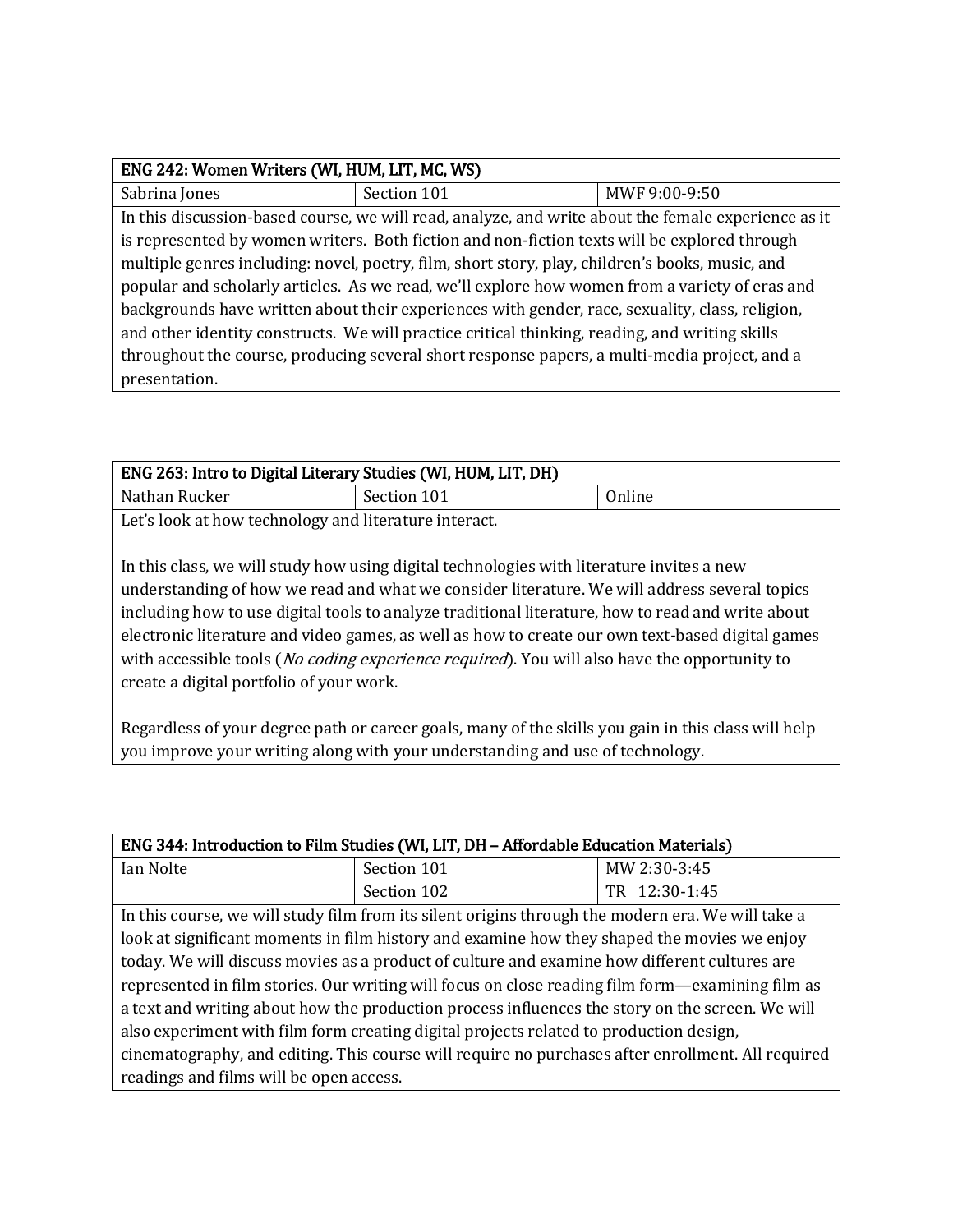| ENG 344: Introduction to Film Studies (WI, LIT, DH)                                               |             |                                  |
|---------------------------------------------------------------------------------------------------|-------------|----------------------------------|
| Dr. Britton C. Lumpkin                                                                            | Section 103 | Online (2 <sup>nd</sup> 8 Weeks) |
| Each week, we will consider several aspects of film form (mise en scene, cinematography, editing, |             |                                  |
| sound, genres, etc.) and analyze an exemplary film in order to better understand film history and |             |                                  |
| cinematic technique. Over the course of the semester, students will refine and sharpen their      |             |                                  |
| rhetorical and observational skills in regard to film analysis through various low, medium, and   |             |                                  |
| high stakes writing assignments, assigned readings, and class discussion.                         |             |                                  |

# ENG 350: Introduction to Textual Analysis (WI, LIT, DH) Dr. Margaret Sullivan | Section 101 | MWF 11:00-11:50 This course will prepare you for further studies in the English major with particular emphasis on research, critical reading, and writing skills. In it, we will closely examine a variety of genres, including fiction, poetry, plays, movies, and graphic novels. Expected authors include James Baldwin, Carson McCullers, Sylvia Plath, and Allison Bechdel. By analyzing these texts, and producing range of assignments (including shorter explication papers, a digital artifact, and a research project), you will emerge from this course better prepared to undertake more intensive independent research and focused courses in your major.

### ENG 350: Intro To Textual Analysis (WI, LIT, DH)

Dr. Joel Peckham JR Section 102 TR 2:00-3:15 In this course students will encounter and practice a range of skills necessary for critical analysis, close reading and research in English studies. Students will discuss tools and techniques for analyzing literary and visual texts such as novels, films, plays, poems and graphic novels. They will also study both canonical and non-canonical or popular texts together with essays on critical theory and literary analysis. Finally they will read and analyze scholarly articles that explore these texts. In this way students will learn the moves and discourse of academic writing. As a means of exploring the many ways in which a work of literature can be seen through interpretation and reinterpretation, we will finish the class with a reading of William Shakespeare's Much Ado about Nothing, examining different adaptations of the play and practicing the act of adaptation through the creation of multi-genre and multi-media projects. The written work that students are expected to produce in this course will range from low-stakes assignments such as in-class writing activities and short responses and medium-stakes textual analysis to high-stakes explication paper.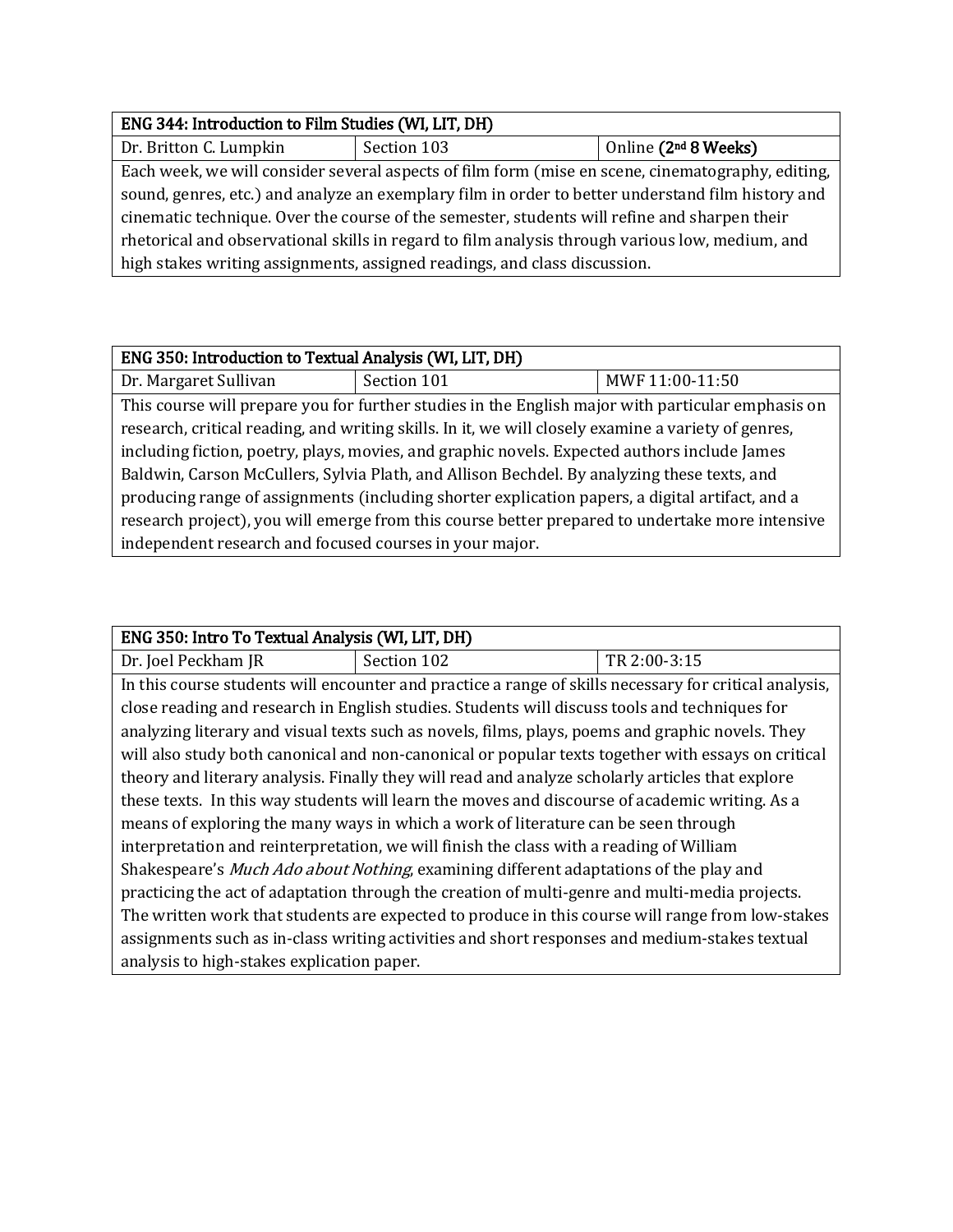### ENG 354: Scientific & Technical Writing (WI)

Amine Oudghiri-Otmani | Section 102 | Online (2<sup>nd</sup> 8-weeks)

Technical writing is all about empowerment: making information accessible, usable, and relevant. Knowing that much of your career success will depend on how well you communicate, the primary goal of English 354 is to prepare you to write in your profession by completing the types of practical writing projects often required in many professions. Emphasis will be placed on making effective business-related presentations supported with appropriate visual aids.

To focus our path toward these goals, we will analyze graphs, write effective employment documents (including resumes, cover letters, and personnel reports), prepare for a job interview, produce technical documents like reports and formal proposals, and review and practice Standard English grammar as needed and applicable to each assignment.

| <b>ENG 360: Introduction to Creative Writing (WI)</b>                                             |                                                                                                  |              |
|---------------------------------------------------------------------------------------------------|--------------------------------------------------------------------------------------------------|--------------|
| Dr. Joel Peckham JR                                                                               | Section 101                                                                                      | MW 2:30-3:45 |
|                                                                                                   | In this writing intensive workshop, students will be introduced to the practice and craft of     |              |
|                                                                                                   | writing and reading contemporary fiction, creative non-fiction, and poetry with the goal of      |              |
|                                                                                                   | developing the tools, skills, practices and breadth of knowledge necessary to finding and honing |              |
|                                                                                                   | their own distinct voices. Referencing the work of important writers and teachers of writing     |              |
| over the last fifty years, we will ask the fundamental aesthetic questions, "what is good" in the |                                                                                                  |              |
| world of contemporary literature and in so doing explore not only what those standards are but    |                                                                                                  |              |
| how they have developed over time, and why they matter. We will also study how authors go         |                                                                                                  |              |
| through the process of creating "good" poems, short-stories, and lyric essays, and then we will   |                                                                                                  |              |
| adopt and adapt those practices to the particular abilities of each student in an interactive     |                                                                                                  |              |
| environment where every student will receive both individual and group feedback on their drafts   |                                                                                                  |              |
| and final products                                                                                |                                                                                                  |              |

Assignments will include low-, medium-, and high-stakes writing (reading responses, creative reflections, a review, one draft in each genre, and a final collection of polished work).

| <b>ENG 360: Introduction to Creative Writing (WI)</b>                                           |                                                                                                |                    |  |
|-------------------------------------------------------------------------------------------------|------------------------------------------------------------------------------------------------|--------------------|--|
| Dr. Rachael Peckham                                                                             | Section 102                                                                                    | TR 9:30-10:45 a.m. |  |
|                                                                                                 | ENG 360 is three-credit introductory workshop in creative writing (with one of the following   |                    |  |
|                                                                                                 | courses as the prerequisite: ENG 102, 302, 201H, or 202). As such, I do not expect students to |                    |  |
| have familiarity with writing or reading contemporary poetry, fiction, and creative nonfiction, |                                                                                                |                    |  |
| but I do expect students—no matter what their level of skill or talent—to approach the workshop |                                                                                                |                    |  |
| with a hungry curiosity for understanding what it is that makes creative writing "good." (How   |                                                                                                |                    |  |
| does Sandra Cisneros write in a voice that sounds so real? Why does Mark Richard never use a    |                                                                                                |                    |  |
| single quotation mark?) Like a traditional English course, we'll be scrutinizing a wide body of |                                                                                                |                    |  |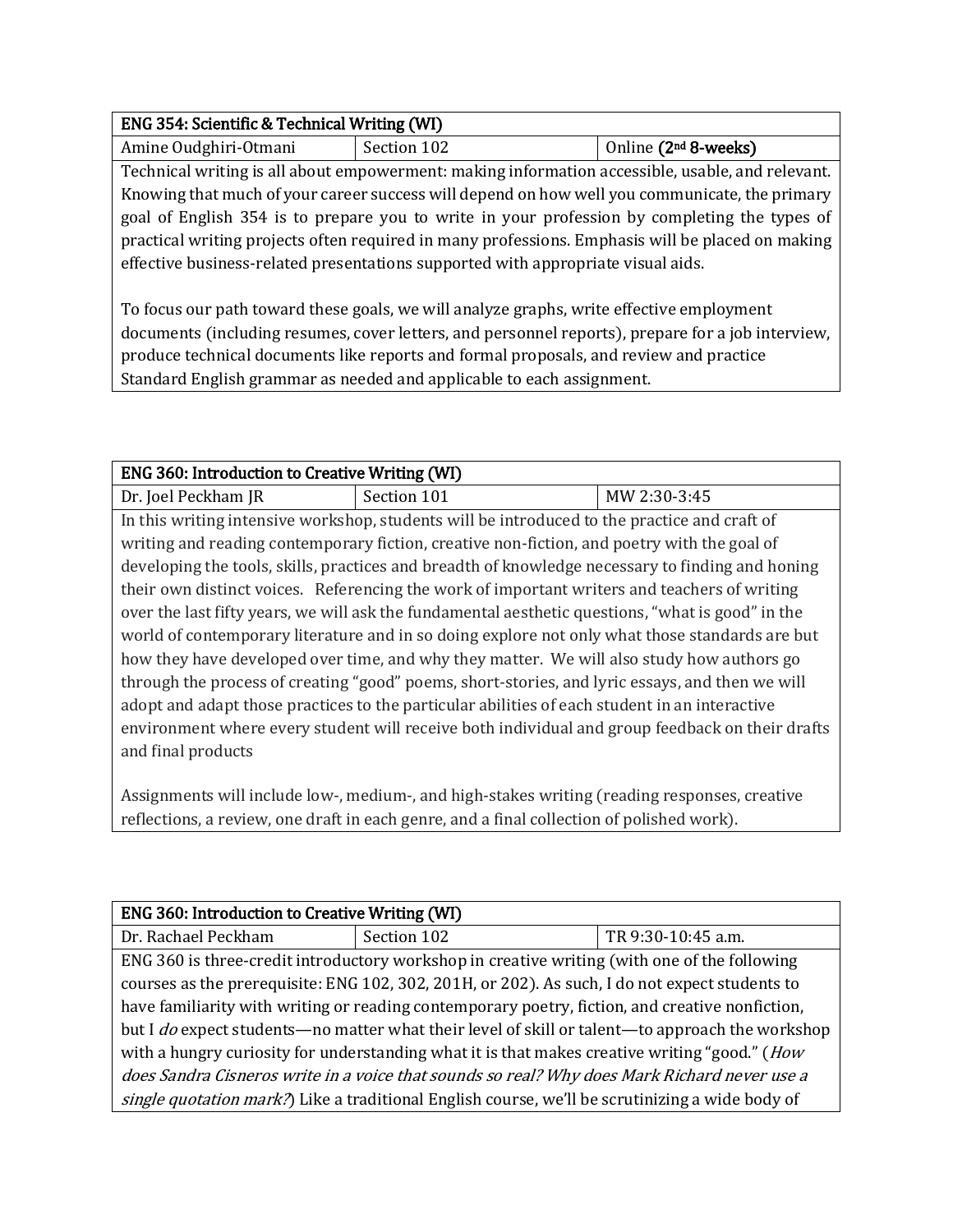contemporary writing in order to understand why—and more importantly, how—writers employ various techniques and ideas in their work. But unlike a typical literature course, our study won't stop there; students will apply their learning by creating a multi-genre body of work in their *practice* of creative writing.

| <b>ENG 360: Introduction to Creative Writing (WI)</b>                                              |                                                                                                     |        |
|----------------------------------------------------------------------------------------------------|-----------------------------------------------------------------------------------------------------|--------|
| Prof. Daniel O'Malley                                                                              | Section 104                                                                                         | Online |
|                                                                                                    | This course serves as introduction to creative writing in poetry, fiction, and nonfiction. Students |        |
|                                                                                                    | are not expected to have familiarity with these genres; they are, however, expected to approach     |        |
| the course with an open readerly mind and a willingness to write and write and write. The course   |                                                                                                     |        |
| will include a variety of reading assignments, mainly in contemporary literature, but unlike a     |                                                                                                     |        |
| literature course, this class will focus less on what a text "means" and more on how it works. Our |                                                                                                     |        |
| disucssions will emphasize how the texts have been constructed. We'll examine writers' choices,    |                                                                                                     |        |
| techniques, and strategies, and we'll attempt to apply what we've learned in our own writing.      |                                                                                                     |        |
|                                                                                                    |                                                                                                     |        |

| <b>ENG 377: Creative Writing: Poetry</b>                                                          |                                                                                                      |              |
|---------------------------------------------------------------------------------------------------|------------------------------------------------------------------------------------------------------|--------------|
| Dr. Joel Peckham JR                                                                               | Section 101                                                                                          | MW 1:00-2:15 |
|                                                                                                   | According to the Marshall University undergraduate catalog, ENG 377 provides "practice in            |              |
|                                                                                                   | writing poetry." But successful practice in writing also requires active reading, regular            |              |
|                                                                                                   | engagement (with both primary and secondary course texts, as well as with the work of our            |              |
|                                                                                                   | peers), and of course writing and re-writing poems. In this course, we will do all of this and more. |              |
|                                                                                                   | What I hope to do in this class is to avoid getting bogged down in schools and modes of poetry       |              |
|                                                                                                   | (since a poem can be just about anything from a story to a prayer to a grocery list and there are    |              |
|                                                                                                   | many good ways of going about writing a poem) or on what poetry is and is not than on what the       |              |
|                                                                                                   | elements of good writing in any genre are and how and how writers employ those elements of           |              |
| craft in a poem. Along the way, we will explore skills and techniques that make poetry unique. To |                                                                                                      |              |
| organize the semester, we will be writing a concept-a-week. These concepts will include Family,   |                                                                                                      |              |
| Death and Birth, Sex and Sexuality, The Shadow and the Spirit, Witnessing and Politics, Place and |                                                                                                      |              |
| Environment, Love and Rage, Gender and the Body, Race and Class, and The Ecstatic. Please be      |                                                                                                      |              |
| aware that these concepts are deliberately broad and can easily blend into one another. They are  |                                                                                                      |              |
| not boxes to stuff your poems into but ideas to extrapolate out of freely, with vigor and brio.   |                                                                                                      |              |
| Indulge your associative impulses. I also want to emphasize that this is not a class in poetic    |                                                                                                      |              |
| mastery but poetic practice and the emphasis here is on creating and experimenting with the       |                                                                                                      |              |
| many possibilities of expression that poetry offers us. Though each student poet will experience  |                                                                                                      |              |
|                                                                                                   | one workshop, emphasis for the class will be on the generation and creation of the materials for     |              |
|                                                                                                   | poetry and then the construction and refining of poems using those materials.                        |              |
|                                                                                                   |                                                                                                      |              |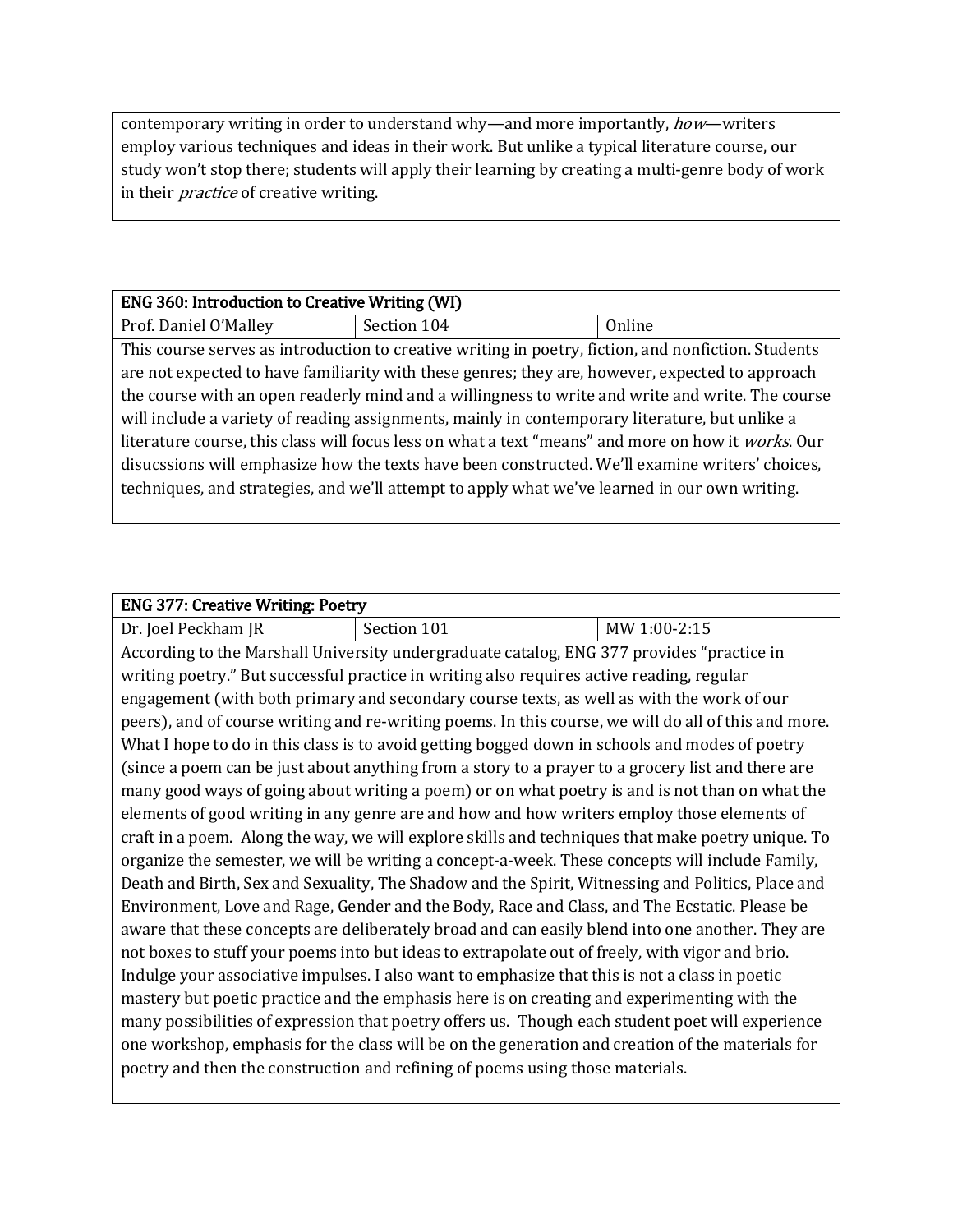| ENG 412: Shakespeare's Histories and Tragedies (WI, LIT)                                              |                                                                                                            |        |
|-------------------------------------------------------------------------------------------------------|------------------------------------------------------------------------------------------------------------|--------|
| Gwenyth Hood                                                                                          | Section 101                                                                                                | Online |
| Theme: Discord and Destruction; Wisdom and Renewal                                                    |                                                                                                            |        |
|                                                                                                       | Select plays show many facets of Shakespeare's tragic and historical vision, from the amorous              |        |
|                                                                                                       | Romeo and Juliet, which (some think) narrowly misses being comic, to plays such as Othello and             |        |
|                                                                                                       | <i>Macbeth</i> , which show a darker side of the amorous, and <i>Hamlet</i> which cast a melancholy eye on |        |
| civilization as a whole. Chosen histories also vary in range and setting. <i>Richard III</i> with its |                                                                                                            |        |
| relentless carnage, and the more optimistic <i>Henry V</i> are both set in England not too far from   |                                                                                                            |        |
| Shakespeare's own time and cast light on contemporary politics. <i>Julius Caesar</i> explores a more  |                                                                                                            |        |
| remote historical epoch, which still, however, resonated for Shakespeare's time and is relevant       |                                                                                                            |        |
| today. In this course, students will gain insight into Shakespeare's society, and his place in        |                                                                                                            |        |
| English and World literature. In this Writing Intensive (WI) class, there will be weekly on-line      |                                                                                                            |        |
| journals and discussions, and weekly prompts to respond to readings and practice formal               |                                                                                                            |        |
| documentation. Besides this, there are three formal essays involving analysis of Shakespeare's        |                                                                                                            |        |
| play, and a midterm on an assigned topic. For their final exam project, students will have the        |                                                                                                            |        |
| opportunity to revise a chosen essay after it is graded.                                              |                                                                                                            |        |

| ENG 423: American Literature 1865-1914 (WI, LIT) |             |  |
|--------------------------------------------------|-------------|--|
| Dr. Jim Riemer                                   | Section 101 |  |
|                                                  |             |  |

The period from 1865 to 1914 was a time of immense political, economic, social and cultural change in the United States. In this class you will be studying the diverse literary responses to those changes including how these texts illustrate and examine issues of gender and race, immigration and the immigrant experience, class conflict, American identity, war and empire. To arrive at a complex and rich understanding of these issues, you will be reading a wide range of texts. So alongside canonical texts by writers such as Mark Twain, Edith Wharton, Stephen Crane, Charles Chesnutt, and Sui Sin Far, you will be studying a diverse group of non-canonical texts including several popular dime novels, reports by war correspondents during the Spanish-American war, as well as newspaper and magazine editorials and speeches from the period to contextualize your reading of the literary texts.

| ENG 430: Young Adult Literature (WI, LIT, MC)                                                      |                                                                                                    |                        |  |
|----------------------------------------------------------------------------------------------------|----------------------------------------------------------------------------------------------------|------------------------|--|
| Dr. Megan Marshall                                                                                 | Section 101                                                                                        | TR 2:00-3:15 - Virtual |  |
|                                                                                                    | This course examines literature written for adolescents and young adults, specifically, texts that |                        |  |
| address coming of age and the formation of identity. Over the semester, students will familiarize  |                                                                                                    |                        |  |
| themselves with the ever-expanding body of work written for, and marketed to, middle grade         |                                                                                                    |                        |  |
| and adolescent readers, with an emphasis on a range of texts (and genres) that focuses on          |                                                                                                    |                        |  |
| diversity across cultures and experiences relating to gender, class, sexual and cultural identity, |                                                                                                    |                        |  |
| cultural diversity, race, and dis/ability. Students will share responsibility for facilitating     |                                                                                                    |                        |  |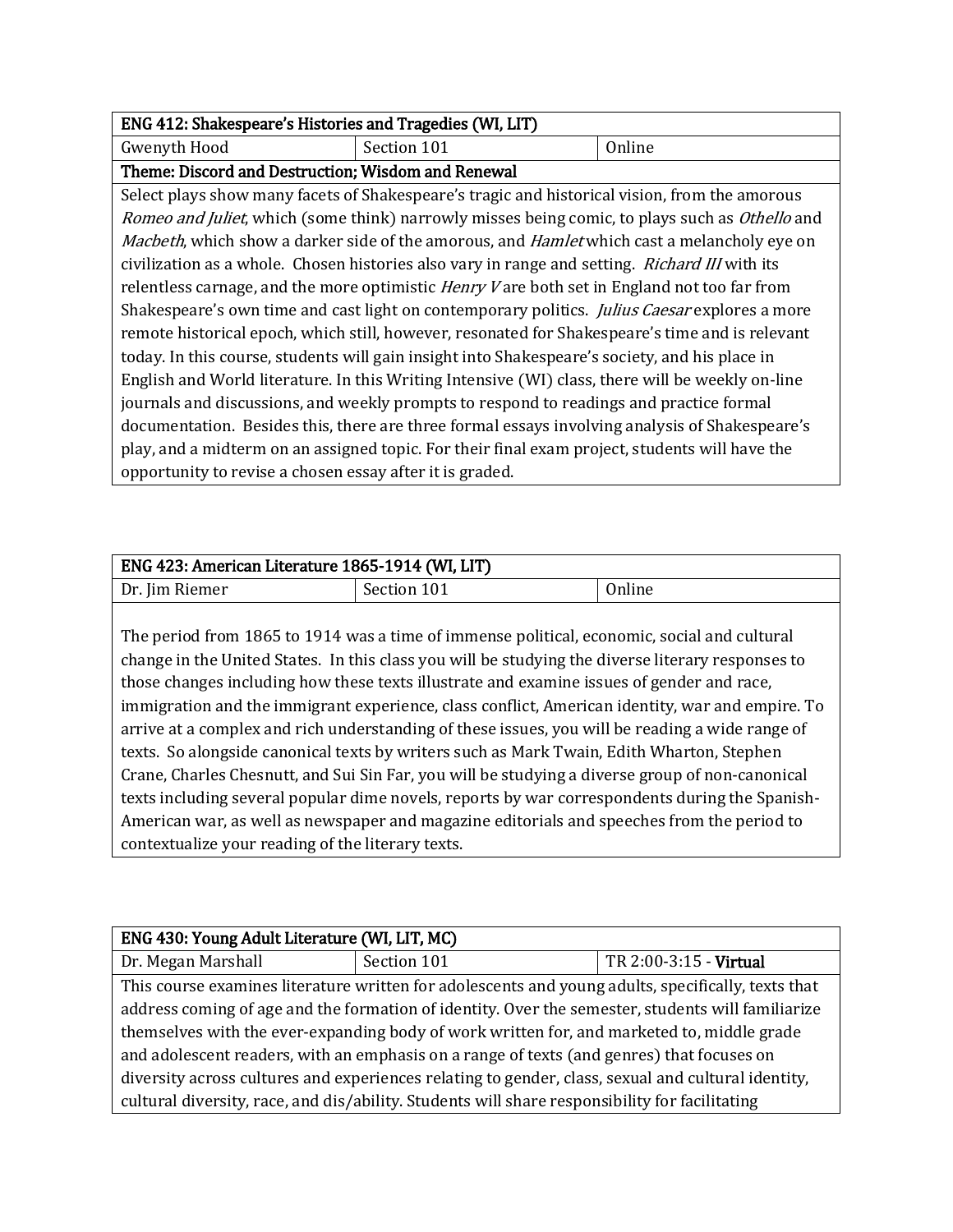discussion of whole class texts and read independently across a specific genre or theme. As this is a required course for all English Education majors, students will also focus on a variety of critical/theoretical approaches to reading appropriate for pedagogical application in the secondary ELA classrooms.

| <b>ENG 431: Writing for Nonprofits</b>                                                             |                                                                                                 |        |
|----------------------------------------------------------------------------------------------------|-------------------------------------------------------------------------------------------------|--------|
| Dr. Megan Marshall                                                                                 | Section 101                                                                                     | Online |
|                                                                                                    | The nonprofit sector occupies a unique and essential space in our communities. This course will |        |
| examine the sociopolitical contexts of non-profit organizations (NPOs) while looking carefully at  |                                                                                                 |        |
| how and why rhetorical situations fluctuate depending on an organization's mission, resources,     |                                                                                                 |        |
| and the population/s it serves. Along with reading and analysis, students will spend a significant |                                                                                                 |        |
| amount of time practicing a range of real-world writing tasks that NPOs require, such as           |                                                                                                 |        |
| composing press releases, outreach materials, fundraising letters, and grant proposals.            |                                                                                                 |        |

| ENG 434: 20th Century American Poetry (WI, LIT)                                                      |             |        |
|------------------------------------------------------------------------------------------------------|-------------|--------|
| Professor Rachel Rinehart                                                                            | Section 101 | Online |
| This course is designed to be a survey of the major poetic movements (Modernism, Imagism,            |             |        |
| Objectivism, Harlem Renaissance, The Black Arts Movement, New Criticism, Confessional Poetry,        |             |        |
| The Beat Generation, and The Black Mountain School, among others) and poets in America during        |             |        |
| the twentieth century. In addition, students will read a variety of critical essays to contextualize |             |        |
| and illuminate the work of various poets. Writing assignments include a reading journal, two         |             |        |
| response papers, and a final essay. Students will also be responsible for an                         |             |        |
| individual digital presentation. The final essay and individual presentation will focus on how the   |             |        |
| work of poets in the late twentieth and early twenty-first centuries reflects and/or diverges from   |             |        |
| the heritage and legacy of twentieth century American poetry.                                        |             |        |

| ENG 435: Modernism (WI, LIT)                                                                        |                                                                                                 |               |
|-----------------------------------------------------------------------------------------------------|-------------------------------------------------------------------------------------------------|---------------|
| Dr. Joel Peckham JR                                                                                 | Section 101                                                                                     | TR 12:30-1:45 |
|                                                                                                     | This course will focus on modernism, both as an artistic movement and a literary period roughly |               |
| spanning the onset of World War I and the end of World War II (1914-45). A time of intense          |                                                                                                 |               |
| cultural disturbance that not only led to the feeling that "civilization as we know it" had come to |                                                                                                 |               |
| an end, but that had undermined most monolithic narratives on which an understanding of the         |                                                                                                 |               |
| world was based. Coinciding with the impact of two world wars and the development of nuclear        |                                                                                                 |               |
| weapons, was a massive shift away from many of the monolithic narratives that shaped human          |                                                                                                 |               |
| understanding for thousands of years. Einsteinian relativity; Freudian conceptions of the self;     |                                                                                                 |               |
| Cubist art; and the beginning of the end of European colonialism, were all products of and          |                                                                                                 |               |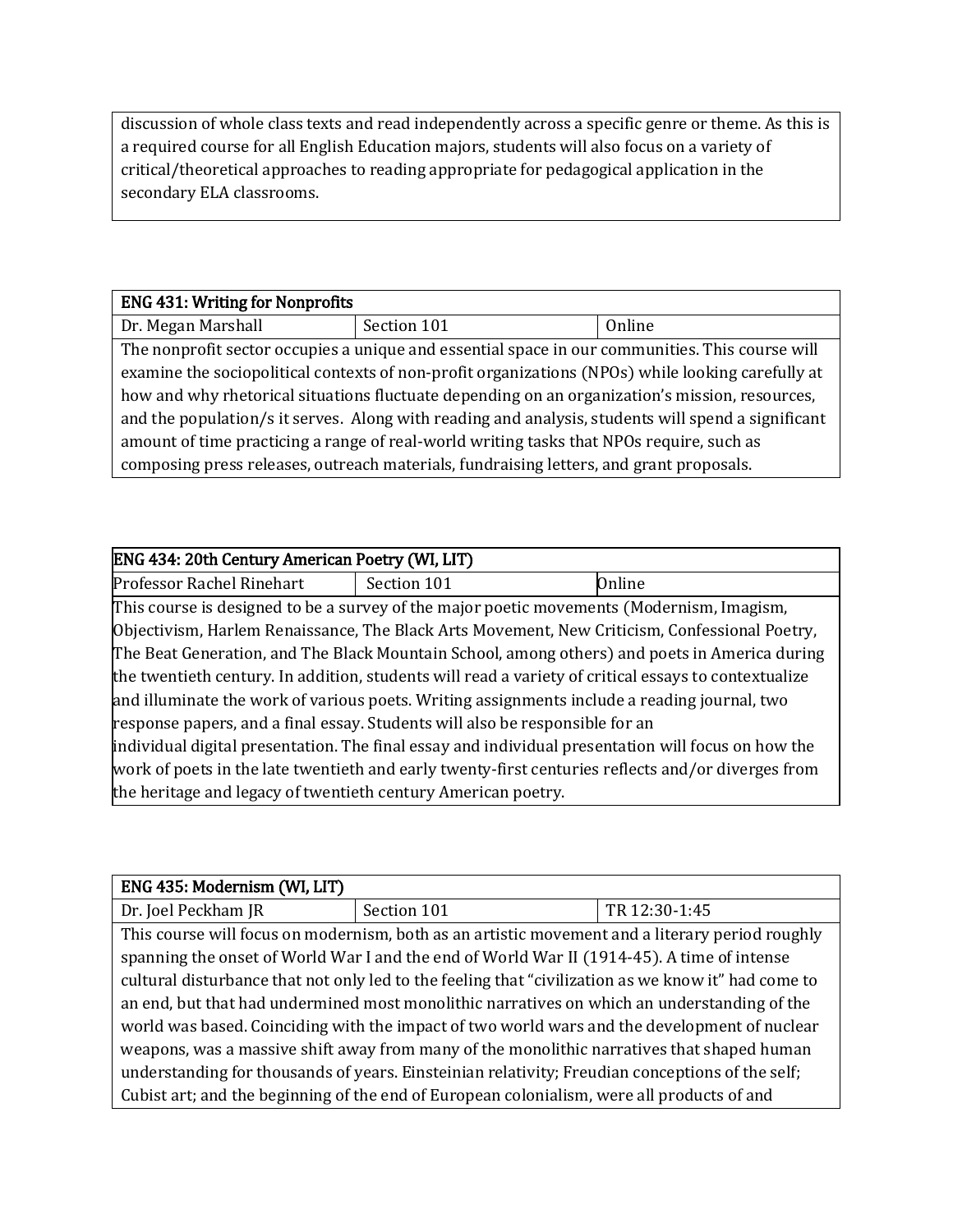contributors a fundamental change in the relationship human beings and each other, their nations, their God, and the earth. While modernist narrative is often (and rightly) seen as deeply experimental, it is also deeply mimetic, as authors sought new forms and methods to portray a radically changed and changing world. This course will examine a range of modernist literature. Assigned authors will include: William Faulkner, William Butler Yeats, Djuna Barnes, Samuel Becket, Jean Toomer, T.S. Eliot, Fernando Pessoa, and F. Scott Fitzgerald, with occasional forays into secondary theoretical texts.

| ENG 440: Selected Topics in Film (WI, LIT, DH, Film Studies)                                                 |                                                                                                   |                |
|--------------------------------------------------------------------------------------------------------------|---------------------------------------------------------------------------------------------------|----------------|
| Dr. Walter Squire                                                                                            | Section 101                                                                                       | TR 11:00-12:15 |
| <b>Horror Film</b>                                                                                           |                                                                                                   |                |
|                                                                                                              | There will be blood. This course will trace developments in horror film from the silent era until |                |
| the present, with focus upon sub-genres (mad scientist, slasher, zombie, sf horror, vampire, and             |                                                                                                   |                |
| cannibal films), theory (the abject, the uncanny, queer theory, and disability studies), and                 |                                                                                                   |                |
| intersections between specific films and socio-political concerns/structures, particularly those             |                                                                                                   |                |
| regarding gender and race. Readings from the assigned texts <i>Horror</i> , by Brigid Cherry, and <i>The</i> |                                                                                                   |                |
| <i>Monstrous-Feminine</i> , by Barbara Creed, will be supplemented by select feature-length films, such      |                                                                                                   |                |
| as The Cabinet of Dr. Caligari, Frankenstein, Psycho, Night of the Living Dead, Get Out, Alien, A            |                                                                                                   |                |
| Girl Walks Home Alone at Night, Let the Right One In, and Raw. Assignments will include low-,                |                                                                                                   |                |
|                                                                                                              | medium-, and high-stakes writing (various in-class exercises, viewing responses to assigned       |                |
|                                                                                                              | feature-length films, and a lengthier assignment), and class members will have the opportunity to |                |
| create their own short horror film.                                                                          |                                                                                                   |                |

| ENG 445: Screenwriting (WI - Affordable Education Materials)                                       |                                                                                                    |              |
|----------------------------------------------------------------------------------------------------|----------------------------------------------------------------------------------------------------|--------------|
| Ian Nolte                                                                                          | Section 101                                                                                        | TR 2:00-3:15 |
|                                                                                                    | In this course, we will write screenplays for short films. The bulk of the semester will be        |              |
| dedicated to writing three original short film screenplays and taking those stories through the    |                                                                                                    |              |
| workshop process. We will also study professional screenplay formatting and how to tailor          |                                                                                                    |              |
| storytelling for the screen. We will study published screenplays and the completed films to        |                                                                                                    |              |
| understand the connections between screenwriting and film production. We will write                |                                                                                                    |              |
| screenplay exercises that focus on dialogue and visual storytelling to help us practice screenplay |                                                                                                    |              |
| storytelling technique. We will explore the challenges and benefits of writing for zero-budget or  |                                                                                                    |              |
|                                                                                                    | student productions. We will also explore film festivals and screenwriting contests as a venue for |              |
| our screenplays and method of networking with other filmmakers.                                    |                                                                                                    |              |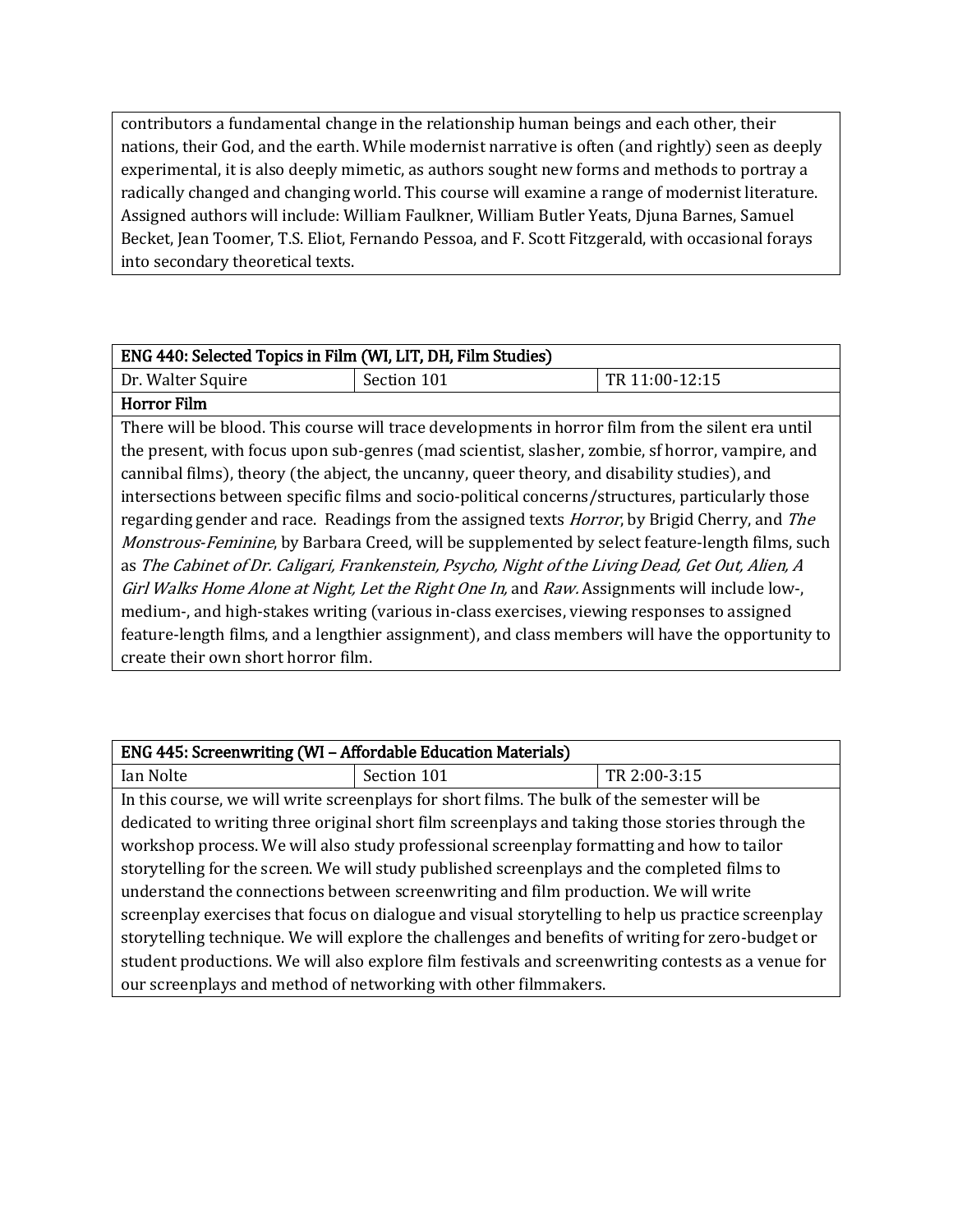| ENG 447: British Romantic Poets (WI, LIT)                                                          |             |               |
|----------------------------------------------------------------------------------------------------|-------------|---------------|
| Dr. Jill M. Treftz                                                                                 | Section 101 | TR 9:30-10:45 |
| Bears. Bisexuality. Incest. Exile. Revolution. (And that's just the life of Lord Byron!)           |             |               |
| Study the poets and poetry who make the Victorians and the Modernists look well-adjusted. If       |             |               |
| you like biting satire, furious social commentary, or intense meditations on nature (sometimes all |             |               |
| in the same poem!), then this is the class for you. This class will read the works of major and    |             |               |
| minor British poets of the late eighteenth and early nineteenth centuries—including                |             |               |
| Wordsworth, Coleridge, Charlotte Smith, Anna Laetitia Barbauld, Felicia Hemans, William Blake,     |             |               |
| John Keats, and more. This is a discussion-based class with an emphasis on the historical, social, |             |               |
| and biographical context of the poetry we will read.                                               |             |               |

| ENG 460: Writing Center and Composition Theory (WI)                                                |                                                                                                    |        |
|----------------------------------------------------------------------------------------------------|----------------------------------------------------------------------------------------------------|--------|
| Prof. Anna Rollins                                                                                 | Section 101                                                                                        | Online |
|                                                                                                    | This discussion-based, writing intensive course will provide a survey of critical texts in writing |        |
|                                                                                                    | center and composition theory. We will be reading each week about the following topics within      |        |
| the field: writing center history and pedagogy, ESL tutoring, intertextuality, composition theory  |                                                                                                    |        |
| and pedagogy, rhetoric, genre, identity politics, research and documentation, and cultural         |                                                                                                    |        |
| studies. In addition to our work in the course, you will also tutor for one hour/week in the       |                                                                                                    |        |
| Writing Center for course credit. You will complete reflective responses each week connecting      |                                                                                                    |        |
| your course readings and your tutoring experiences. You will be taught how to develop practical    |                                                                                                    |        |
| tutoring and teaching activities that apply your theoretical readings to a tutoring situation or a |                                                                                                    |        |
|                                                                                                    | classroom. The course will culminate with a major research project where you will conduct in       |        |
|                                                                                                    | depth research on a topic of your choice within the fields of writing center and composition       |        |
| theory.                                                                                            |                                                                                                    |        |

| <b>ENG 469: Teaching Creative Writing (LIT)</b>                                                               |                                                                                              |               |
|---------------------------------------------------------------------------------------------------------------|----------------------------------------------------------------------------------------------|---------------|
| Prof. Daniel O'Malley                                                                                         | Section 101                                                                                  | TR 12:30-1:45 |
|                                                                                                               | This is a course in creative writing pedagogy designed for students who plan to teach at the |               |
| primary, secondary, or college level. That said, in learning how to <i>teach</i> a thing, we also learn a lot |                                                                                              |               |
| about how to actually <i>do the thing</i> , so this course will also help students develop their skills as    |                                                                                              |               |
| writers. We'll consider a variety of pedagogical approaches; we'll complete writing projects in               |                                                                                              |               |
| multiple genres; we'll develop assignments, lesson plans, and syllabi of our own. Students will               |                                                                                              |               |
| also have the opportunity to put their plans into action, leading class sessions and workshops.               |                                                                                              |               |
| Work will culminate with a portfolio of original creative writing, personal reflection, and course-           |                                                                                              |               |
| design artifacts.                                                                                             |                                                                                              |               |